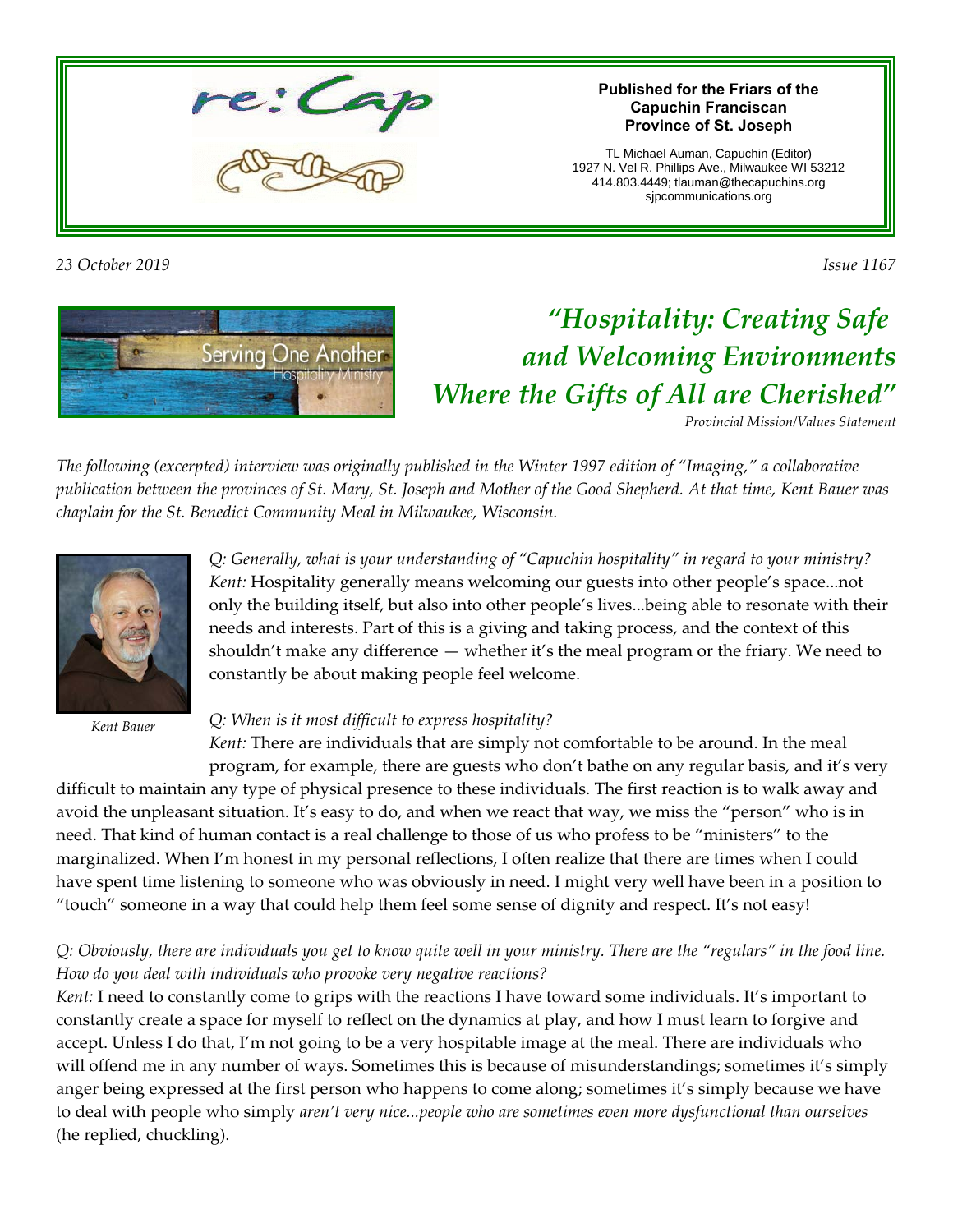It's important to come to terms with the various realities of our guests' lives, too. Many of these folks are living in a very different world...on the streets, using any number of drugs, and they probably don't see things quite the same way that I do. Hospitality is about constantly reminding oneself of that fact and responding with empathy. Again, that's not an easy task.

With a number of our guests, it becomes really important to constantly be "re-approachable" and to "reapproach." That type of acceptance is very much a part of how I see Capuchin hospitality at work in the ministry we are about at St. Ben's Community Meal.

#### *Q: How does all of this impact on your community life with the friars?*

*Kent:* There's certainly a carryover to our community life. There's a definite effect on the dynamic of our communal life together. I need to be open to the challenges, as well as to the affirmations, of the brother with whom I live. Although it's very important for me to have the support and the advocacy of the friars in the house, it's also very crucial that I'm open to the dialogue in prayer and reflection which may confront the way I am reacting to a particular situation or experience of ministry.

One of the ways in which we all could probably foster a sense of Capuchin hospitality in our communities would be to curb the amount of time we spend alone in our rooms, or on the phone or in front of the TV...situations which really make any type of interaction more difficult. It's much easier to not be accessible to each other. When that happens, Capuchin hospitality is the casualty. We need to be present to one another. I need to find in my own community that

*"One of the ways in which we all could probably foster a sense of Capuchin hospitality in our communities would be to curb the amount of time we spend alone in our rooms, or on the phone or in front of the TV: situations which really make any type of interaction more difficult. It's much easier to not be accessible to each other."*

sense of hospitality that we try to offer the guests who come to the meal. We should be able to expect this from each other. That's really what Capuchin community should be about.

There are so many little ways in which we can minister to one another in our friaries. It's really nice when someone at the table makes the simple gesture of getting up and offering coffee to everyone else. Something as mundane as that really does cultivate a sense of fraternity. That's Capuchin hospitality, pure and simple. It's a way of acknowledging each other's dignity.

#### *Q: How do you see Capuchin hospitality as a witness to others outside the fraternity?*

*Kent:* Unless we embrace hospitality as a value within the fraternity, I don't think we have much of a future. Candidates for the order are not going to be attracted to us unless that is an obvious component of our community life. Any possibility for the renewal of religious life, I think, hinges on that aspect of hospitality.

I think that the sharing of resources is an important component of hospitality. To the extent that we share personal — as well as communal — resources, there is a witness for others that will make our hospitality genuine. There's a very real justice element to hospitality, and it stands in contradiction to the values so at play in our culture. That's a real ministry to our society.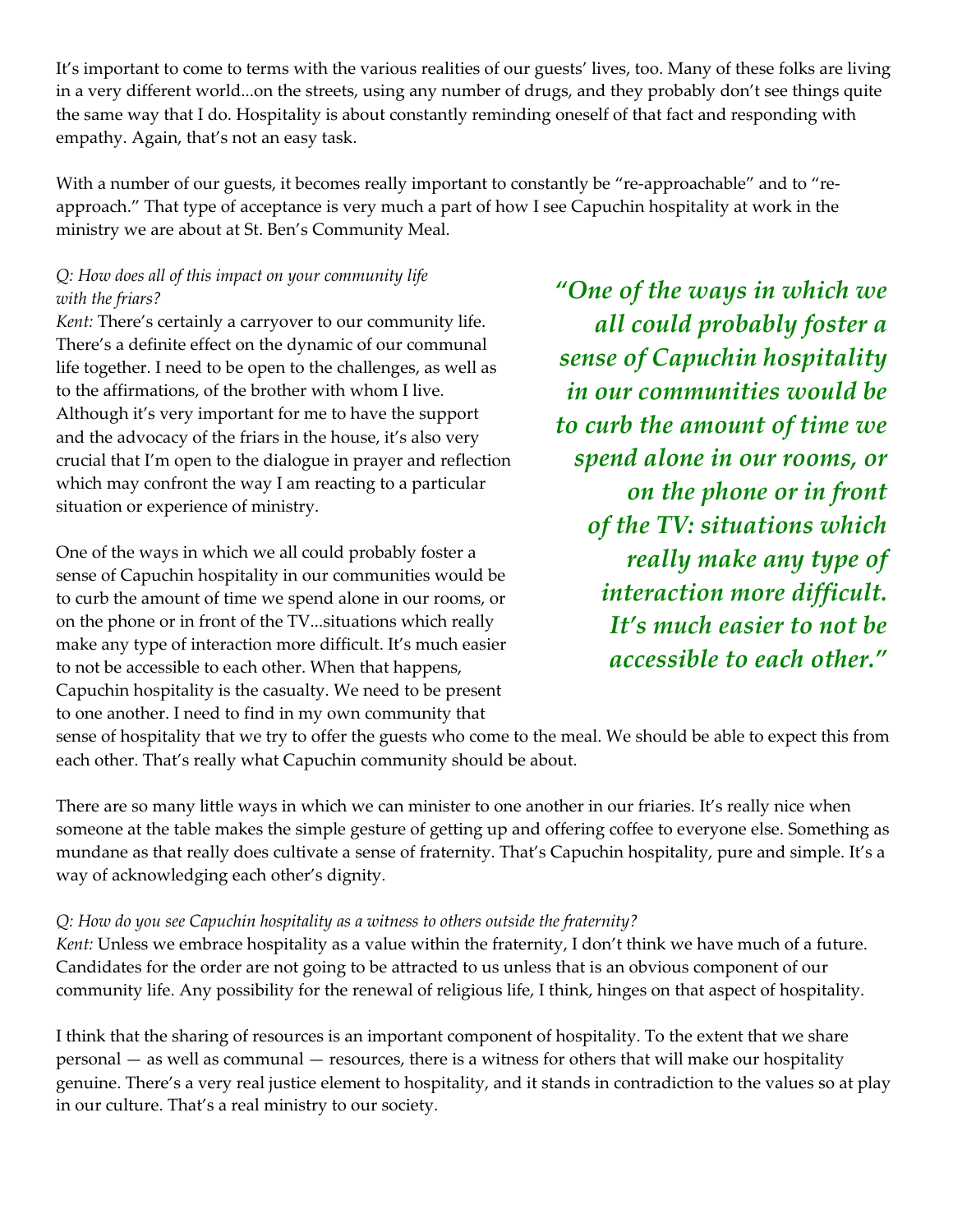## *Grace & Beauty in Montana*

*by M.J. Groark*



*M.J. Groark*

I recently accepted a position as campus minister at St. Labre in Ashland MT. Over the last several years, maybe longer, this position has been filled in by other teachers and staff here at the school. So when I was interviewing for the job, there wasn't a real clear play book short of a general job description; kind of a blank slate for me to play with. The school offered me a rather large office space as well as the old chapel that was once used by religious sisters many years ago. Both of these spaces have been in disuse, and largely forgotten about. My office was essentially a catch all for storage and garbage. After a week

of cleaning, and several trips to the dumps, we were able to turn this into a clean and

safe space for our students. My first agenda item: snacks. Every Wednesday we bring in food for our high school students, and Thursdays for our middle school students. We invite them in during their lunch hour to have some food, build community, and most importantly, to pray for people in need of prayers. Over the last few weeks, I have been getting about 150-200 students passing through here every week. We have a daily prayer intention board which the students fill up in no time. As the winter cold moves in, we are providing hot chocolate and morning prayer before they head to class, and soon I will be incorporating evening prayer and sponsored activities in the evening for the students who live in the dorms on campus. Additionally, we organize the "works of mercy" projects which every student is required to do as part of their academic program. Thankfully, Larry Webber has a lot of opportunities for our students to show care for creation around the church property. As the year marches on, I will be involved with the student retreats throughout all three of our campuses, covering all grade levels. We are keeping very busy out here, and it is a wonderful place to be. There is a lot of grace and beauty here, and I am grateful that I was given this ministerial gift.



*Above: M.J.'s office Below: M.J.'s office!*





The [OFM] general minister and the General Council released a document titled "Listen to the Cry of the Amazon" for this year's feast of St. Francis of Assisi. In it, they wrote, "We Franciscans are called to accompany the Amazon Synod with great attention – [and] which asks us to hear the cry that goes forth from the

Amazon." The document continued, "We know that the Catholic Church has been present in some parts of the Amazon since the arrival of the European colonizers. The Church is still a prophetic voice in the Amazon. We want to send a special thanks to the brothers of our order who currently live and work in the Amazon region of Bolivia, Brazil, Colombia, Ecuador, Peru and Venezuela." The correspondence went on to say, "At the same time, we ask all the brothers of the order to be sensitive to the cry of the Amazon, defending the life, dignity and rights of the Amazon peoples. We also ask them to be an ever more present church, and with the Amazonian missionary face, a prophetic church that faces the challenges of today."